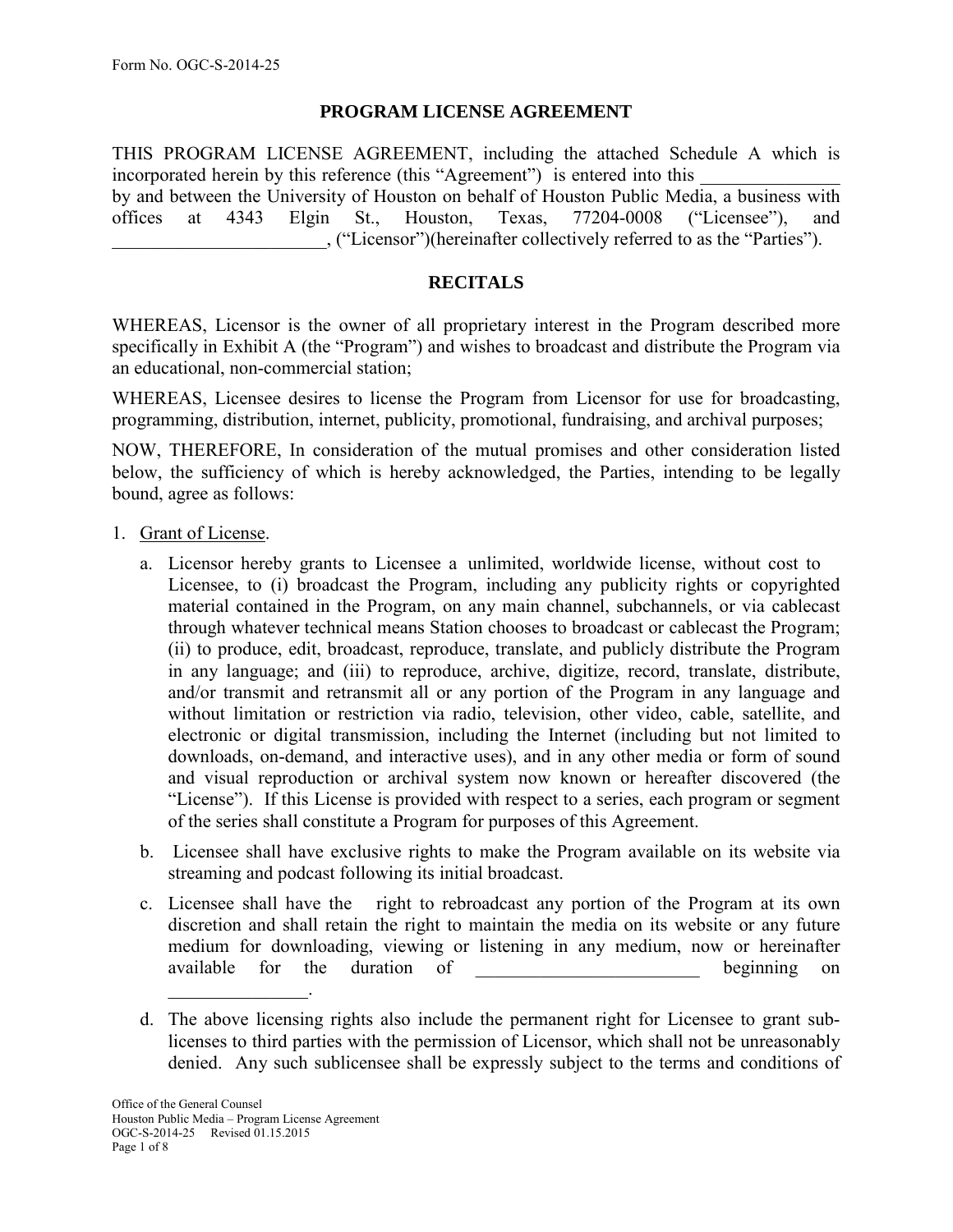this Agreement. No such third party will be able to publish, license, sublicense, broadcast, sell or distribute the Program for compensation.

2. Copies of the Program. Licensor shall provide Licensee with **two** copies of the Program in media form outlined in schedule A. Licensee shall have the right to make sufficient copies to support its use of the Program as permitted in Section 5. In the event that Licensee copies the Program, such copies shall contain such copyright notices as contained in the original copies provided by Licensor to Licensee.

3. Program Funding/Underwriting. Licensor shall disclose to Licensee the sources and amounts of all financial support and funding received for the Program. Licensee will review the underwriting announcements to ensure compliance of the underwriting announcements with public television underwriting standards. Licensee shall be entitled to seek additional underwriting and financial support of the program, independently of the Licensor.

4. Credits. The Parties shall mutually agree in writing on the wording and format of the Program acknowledgements, credits and copyright notices for each of the Parties and which shall also be included in all promotions and publicity regarding the Program. Such notices shall not be removed, deleted, edited or altered during a Station's broadcast of the Program or otherwise without prior written permission from authorized representatives of each of the Parties.

5. Modifications and Customizations. Licensee shall be entitled to make modifications, customizations and derivative works based on the Program, for instance for promotional purposes. Such derivative works shall contain appropriate copyright notices as contained in the original copies, as well as disclaimers provided by Licensor regarding the materials modified by the Licensee. Any such derivative works shall be owned by Licensor and shall not relieve Licensee of its obligation and restrictions set forth in this Agreement.

6. Payments. In consideration of rights granted by Licensor to Licensee under this Agreement, Licensee will pay Licensor the following:

- a. A refundable license fee in the amount of *\$\_\_N/A\_\_\_\_\_\_\_\_\_\_\_\_\_\_\_\_\_\_\_\_*, due and payable upon execution of this Agreement (includes Exhibit A) by Licensee.
- 7. Termination

 a. For Cause: If either party to this Agreement should breach any material provision in this Agreement and fail to remedy such default within thirty (30) calendar days after receipt of written notice of the breach, either party may, in addition to any other available remedies, terminate this Agreement.

 b.. Upon Mutual Agreement: If either party deems it desirable, this Agreement shall terminate, without cause, with ninety (90) days prior written notice to the other party.

c. Upon termination of this Agreement through no fault of Licensee, Licensee shall be able to receive a refund of any licensee fee unused as of the effective date of termination.

8. Licensor Warranties and Obligations. Licensor acknowledges and warrants the following:

a. that it is the sole and exclusive owner of valid copyright, trademark, and patent rights in and to the Program.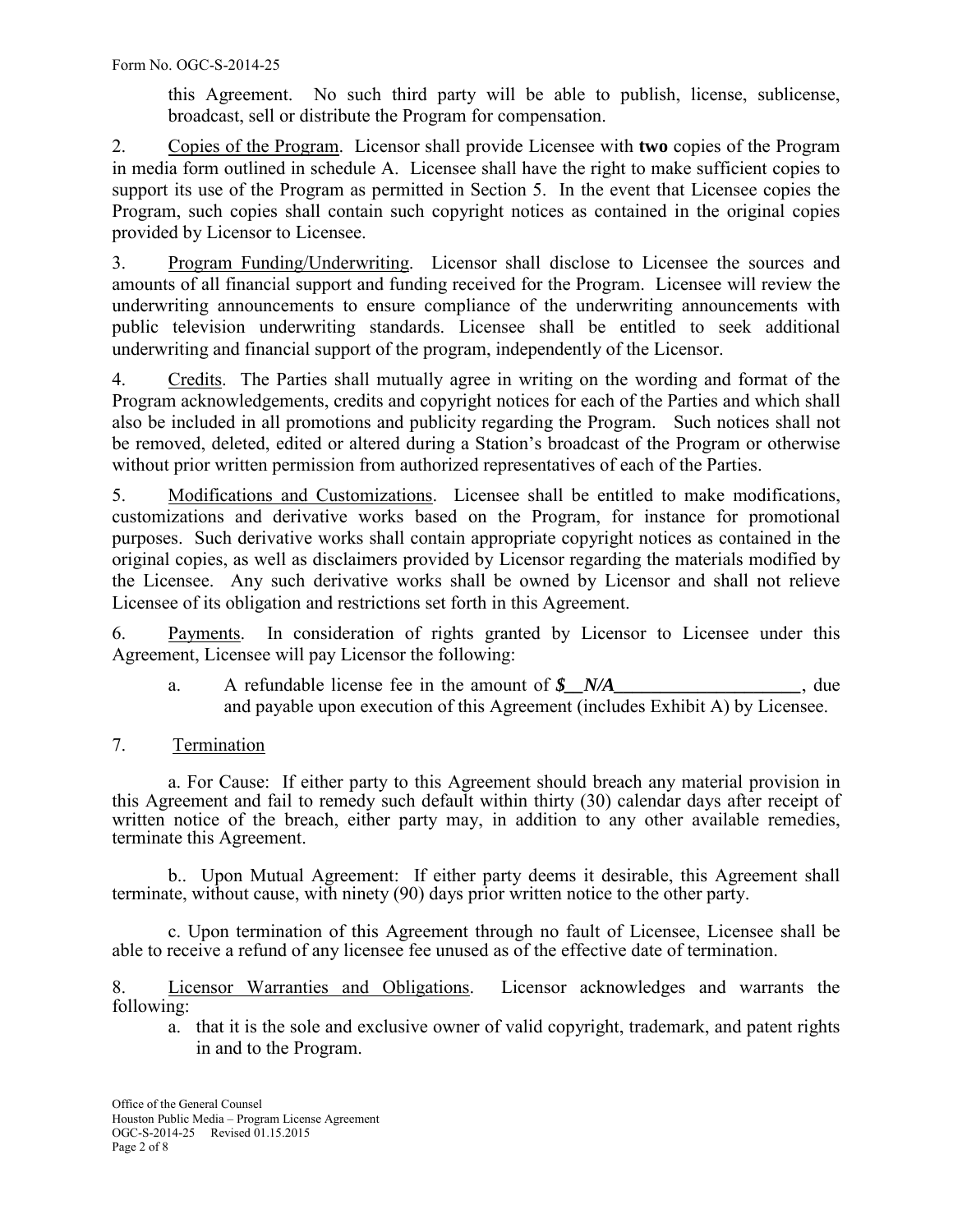- b. that it has the full and complete right and power to grant the licenses granted in this Agreement,
- c. that the Program does not obligate Licensee, its affiliates, licensees, sublicensees, or assignees to any person or entity except as provided in this Agreement.
- d. that the Program as submitted to Licensee do not infringe upon any valid rights of any third party and that nothing in the Program or this License as contemplated by this Agreement, infringes on the copyright, trademark, privacy, publicity, or other rights of any persons or third-parties, nor contain any libelous, defamatory or other unlawful material.
- e. that the Programs shall adhere to PBS or NETA public television editorial and underwriting standards, comply with FCC rules and regulations for non-commercial educational stations, and shall be of broadcast technical quality.
- f. that all necessary releases and clearances for the use of the Program as contemplated under this Agreement have been obtained from any person or party with any interest in or to the Program, in whole or in part, and/or his/her heirs, successors, or assignees.
- g. that it has not previously entered into and and shall not enter into any contract or commitment in contravention of this Agreement or that would interfere with Licensee's exercise of the rights granted pursuant to this Agreement.
- h. that Licensee cannot warrant or guarantee that dissemination of the Program will be continually subject to Licensee's supervision or control. Therefore, failure by a third party licensee who was contractually bound to the terms hereof or by an unintended third party, not under license, to comply with the restrictions herein shall not be deemed a breach hereof by Licensee.

9. Licensor Warranty Disclaimer. Licensor expressly disclaims any and all implied warranties of merchantability or fitness for a particular purpose with respect to the Program, Without limiting the foregoing, Licensee is responsible for applying its own reasonable discretion in its use of the materials contained in the Program. Licensor does not warrant that such materials will be accurate, will meet Licensee's requirements, or will reflect Licensee's views or opinions.

10. Publicity. Any news releases, public announcement, advertisement or publicity released by licensor concerning the Program will be subject to prior approval of the licensee.

- 11. Intellectual Property Rights.
	- a. Licensor shall retain ownership to the Program, including all copyright, trademark and other ownership rights, including without limitations scripts, titles, stills, outtakes, soundbites, and underlying materials. Nothing in this Agreement shall be construed as transferring any ownership rights in the Program to Licensee and/or to any third party.
	- b. Each party to this Agreement hereby grants to the other party, during the term of this Agreement, a non-exclusive, non-transferable license to use that party's trade names, trademarks, service names and similar proprietary marks as is reasonably necessary to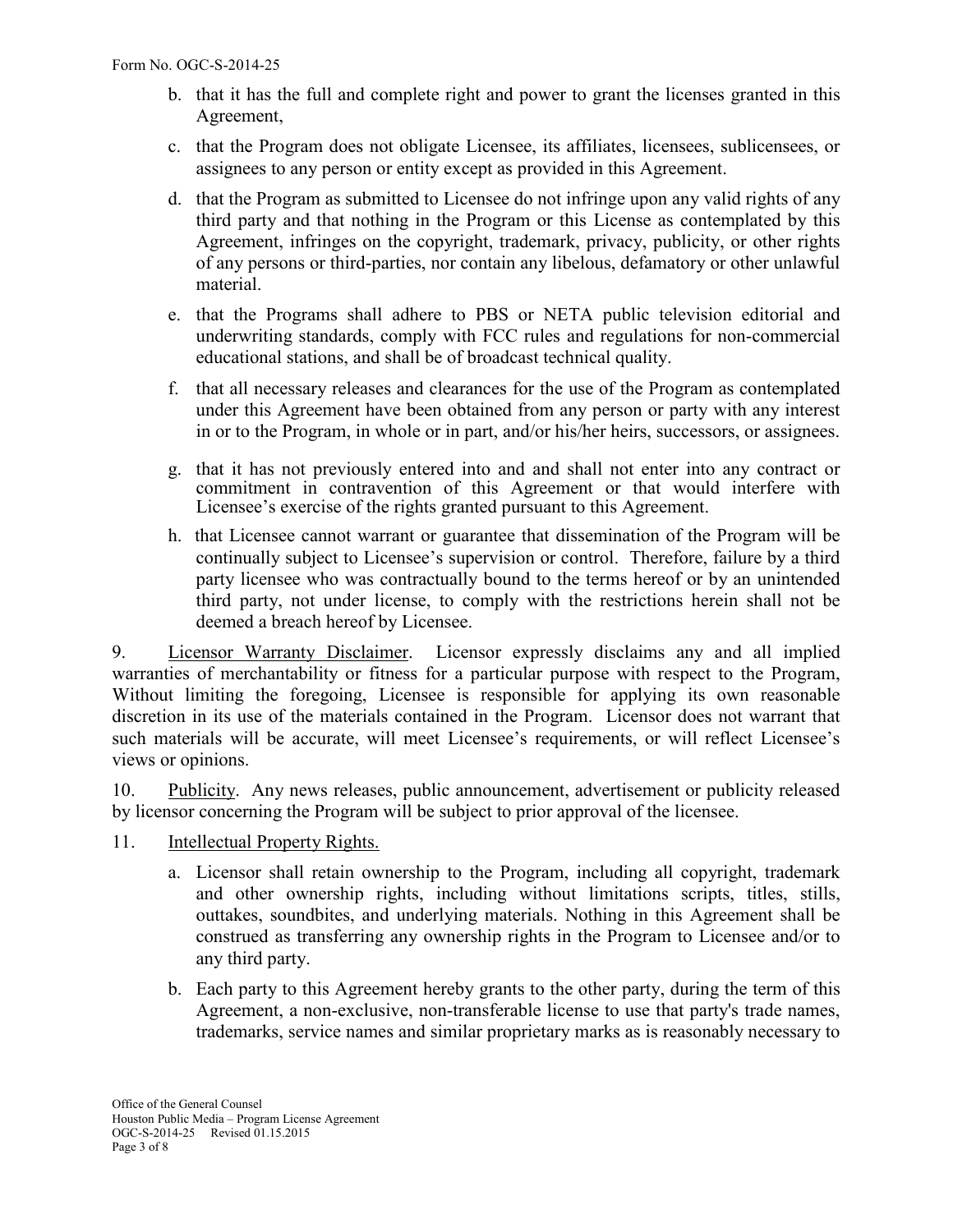perform its obligations under this Agreement, subject to each party's prior written approval to be signed by authorized legal representatives of each party.

c. Each party to this Agreement agrees not to use the other party's, or any third party's, proprietary marks in a manner that disparages the other party or its products or services, or portrays the other party or its products or services in a false, competitively adverse or poor light. Each party will comply with the other party's requests as to the use of the other party's proprietary marks and will avoid any action that diminishes the value of such marks. Either party's unauthorized use of the other's proprietary marks is strictly prohibited.

12. Infringement of Trademark or Copyright. If a claim for infringement of any intellectual property or other proprietary rights or for unfair competition arises from the unauthorized use of the Program, the Parties may proceed jointly or singly to protect their respective rights (if any) in the Program. If the Parties proceed jointly, recoveries shall be shared jointly between the Parties. Each of the Parties shall give the other prompt written notice of any claims that the Program infringes on any rights of third parties, or of any known infringement of the series by a third party.

13. Indemnity. Licensor shall indemnify, defend and hold harmless the University of Houston System, its components, Licensee, any of their parents, affiliates and subsidiaries, respective directors, officers, employees, agents, successors and assigns from and against any and all third party suits, judgments, proceedings, claims (whether valid or invalid), losses, costs and expenses (including reasonable attorney's fees) arising out of (i) the content of each Program as each Program is delivered by Producer, including, without limitation, those based on libel, slander, defamation, invasion of rights of privacy or publicity, unfair composition, misappropropriate, or violation of infringement of any intellectual property or other proprietary rights, and/or unauthorized use or distribution of the Program; (ii) Licensor's breach of any of the terms of this Agreement and/or failure to comply with any applicable law, rule or regulation; (iii) the acts or omissions of Licensor, its employees, representatives or agents, and/or successors and assigns; or (iv) any other claim arising from the rights granted to Licensee as contemplated in this Agreement.

14. Confidentiality/Non-Disclosure. Licensee will not use any Confidential Information except as expressly permitted under this Agreement, and will disclose Confidential Information only to Licensee's employees and independent contractors who have a need to know such Confidential Information for purposes of this Agreement and who are under a duty of confidentiality. Licensee will protect the Confidential Information in the same manner as Licensor protects its own confidential or proprietary information of a similar nature, and in no event with less than reasonable care. Notwithstanding the foregoing, Licensee may disclose Confidential Information to the extent that such disclosure is required by law or by the order of a court or similar judicial or administrative body, provided that Licensee notifies Licensor of such required disclosure promptly and in writing, and cooperates with Licensor, at Licensor's request and expense, in any lawful action to contest or limit the scope of such required disclosure.

15.Force Majeure.Neither party shall be liable for any loss or delay resulting from any force majeure event, including acts of God, fire, natural disaster, labor stoppage, war or military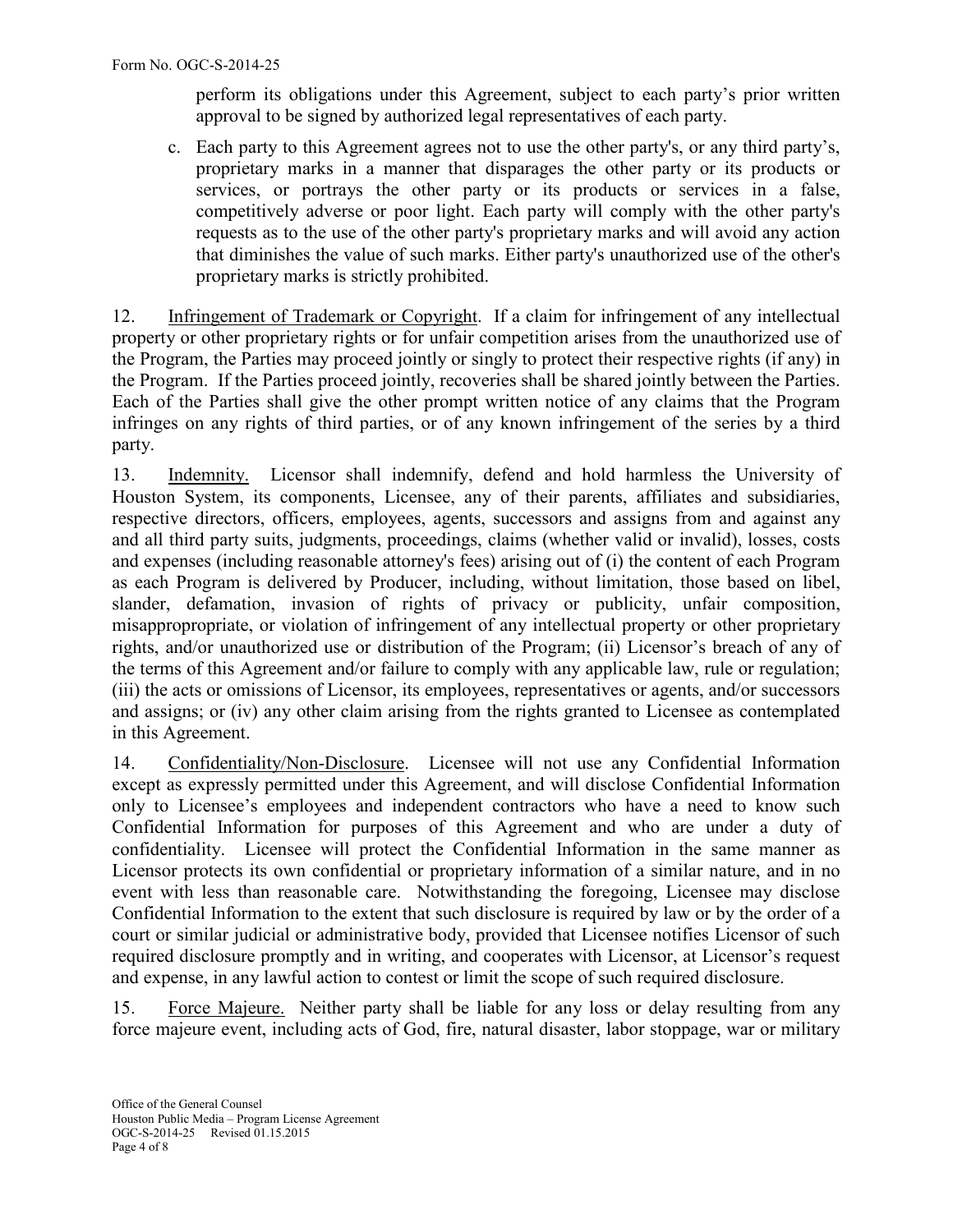### Form No. OGC-S-2014-25

hostilities, or inability of carriers to make scheduled deliveries. Any payment or delivery date shall be extended to the extent of any delay resulting from any force majeure event.

16, Governmental Immunities Preserved. Notwithstanding any other provision of this Agreement to the contrary, no term or condition of this Agreement shall be construed or interpreted as a waiver, express or implied, of any of the immunities, rights, benefits, protection, or other provisions of the laws of the State of Texas as now or hereafter amended.

17. Authorization. Each Party represents and warrants to the other that the execution of this Contract has been duly authorized, and that this Contract constitutes a valid and enforceable obligation of such Party according to its terms.

18. Amendments. Any amendment to the Agreement must be in writing and signed by both Parties. No waiver, alteration or modification of any of the provisions of this Agreement shall be binding on any Party unless in writing and signed by the Party against whom enforcement of such waiver, alteration, or modification is sought.

19. Entire Agreement. This Agreement constitutes the entire agreement and final understanding of the parties with respect to the subject matter hereof, and supersedes any other and all prior or contemporaneous negotiations, representations, understandings, discussions, offers, and agreements between the parties, whether written or oral, express or implied, relating in any way to the subject matter hereof. This Agreement is intended by the parties to be a complete and wholly integrated expression of their understanding and agreement.

20. Signatures. The parties agree that a facsimile or electronic signature has the same effect as an original signature. This Agreement may be executed in multiple copies, each of which is an original and all of which constitute one instrument.

21. Authority. Each Party represents and warrants to the other Party that is authorized and free to enter into and perform its respective obligations under this Agreement and be bound by its terms and conditions.

22. Limitation of Liability. EXCEPT FOR EACH PARTY'S INDEMNIFICATION OBLIGATIONS, AND ONLY TO THE EXTENT AUTHORIZED BY THE CONSTITUTION AND LAWS OF THE STATE OF TEXAS, IN NO EVENT SHALL EITHER PARTY OR ANY OF THE CO-PRODUCERS BE LIABLE TO THE OTHER PARTY FOR ANY SPECIAL, INDIRECT, PUNITIVE, CONSEQUENTIAL, OR INCIDENTAL DAMAGES ARISING OUT OF OR RELATED TO THIS AGREEMENT UNDER ANY CAUSE OF ACTION EVEN IF ADVISED OF THE POSSIBILITY OF SUCH DAMAGES.

23. Notice. Notice provided pursuant to this Agreement will be in writing, and will be sent to the applicable party in accordance with this Section or to such other address as is subsequently specified in writing. Notices will be effective as of the date: (i) delivered by hand, (ii) delivered by national courier service or 3 days after mailing by Registered/Certified Mail, postage prepaid, return receipt requested, or (iii) received by facsimile.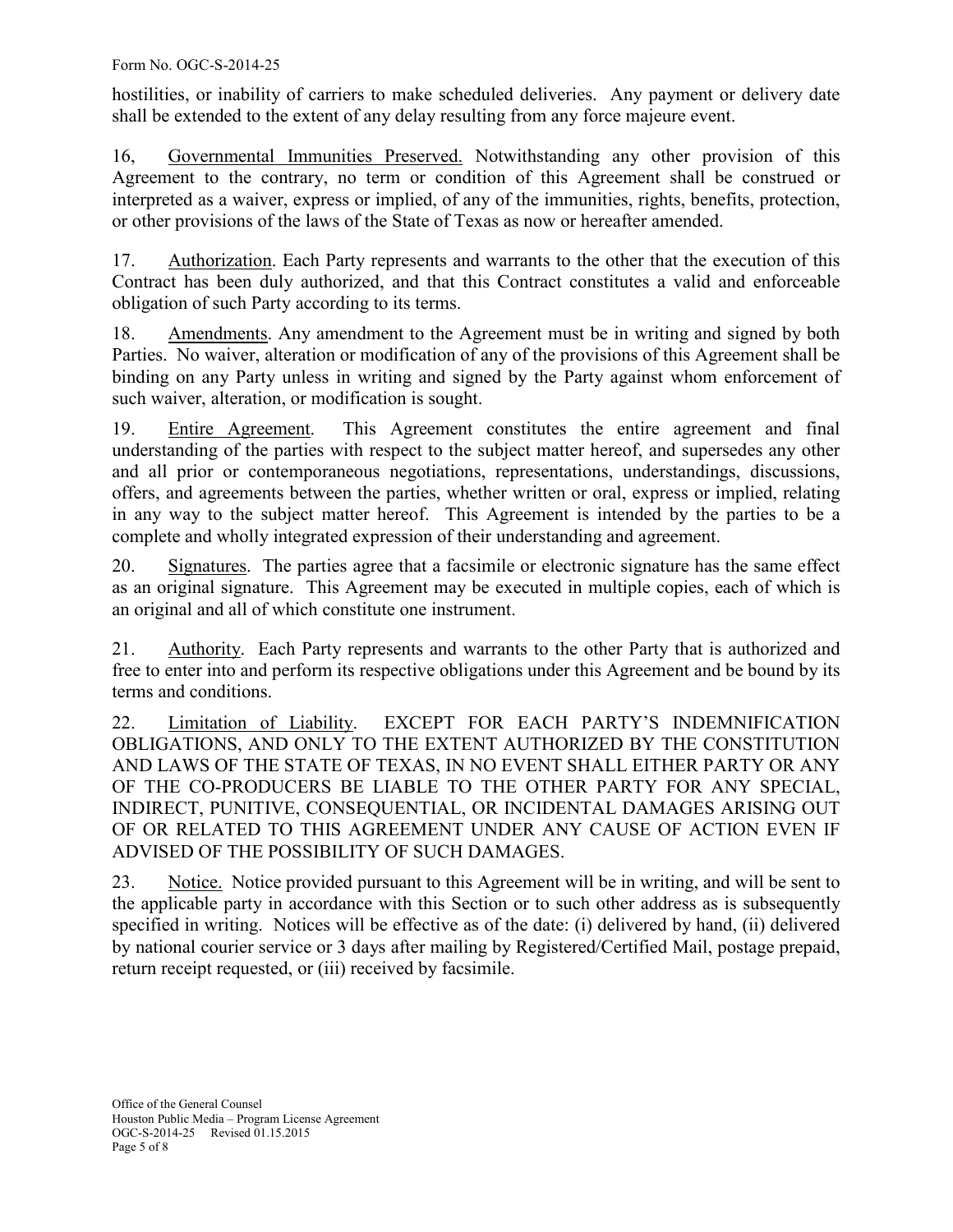| <b>To University:</b>                                                                                                                                                           | <b>To Producer:</b> |
|---------------------------------------------------------------------------------------------------------------------------------------------------------------------------------|---------------------|
| Houston Public Media<br>Attn: Lisa Shumate, Executive Director<br>Melcher Center for Broadcasting<br>4343 Elgin $-2^{rd}$ Floor<br>Houston, Texas 77204-0887<br>with a copy to: |                     |
| Office of the General Counsel<br>Attn: Contract Administration<br>311 E. Cullen<br>Houston, TX 77204-2028                                                                       |                     |

24. Breach of Contract Claims. To the extent Chapter 2260 of the Texas Government Code is applicable to this Agreement and not preempted by other law, the dispute resolution process provided by Chapter 2260 and the rules adopted by the Texas Attorney General will be used by the Parties to attempt to resolve any claim for breach of contract made by Producer against Houston Public Media (KUHT, KUHF, KUHA) that cannot be resolved in the ordinary course of business.

25. Default. A Party will be in default of this Agreement if such Party fails to comply with any obligation in this Agreement and such failure continues for ten (10) days after receiving written notice from the non-defaulting Party. In the event of default, the non-defaulting Party, upon written notice to the defaulting Party, may terminate this Agreement as of the date specified in the notice, and may seek other relief as provided by law.

26. Survival. Termination or expiration of this Agreement will not affect the Parties' rights or obligations that, by their nature and context, are intended to survive termination or expiration.

27. Jurisdiction and Disputes.This Agreement shall be governed by the laws of Texas, and all disputes hereunder shall be resolved in the applicable state or federal courts of Texas.

28. Agreement Binding On Successors.This Agreement shall be binding on and shall inure to the benefit of the Parties, and their heirs, administrators, successors, and assigns.

29. Assignment. Licensee shall not assign this Agreement or any right, interest or obligation under this Agreement will be assigned by either of the Parties without the prior written consent of Licensor. Any attempt to assign this Agreement without such consent shall be void and of no effect.

30. Waiver. No waiver by either party of any default shall be deemed as a waiver of any prior or subsequent default of the same or other provisions of this Agreement.

31. Independent Contractors. Licensee is acting as an independent contractor and not as an employee or agent of Licensor. Licensee shall not have the right to enter into contracts or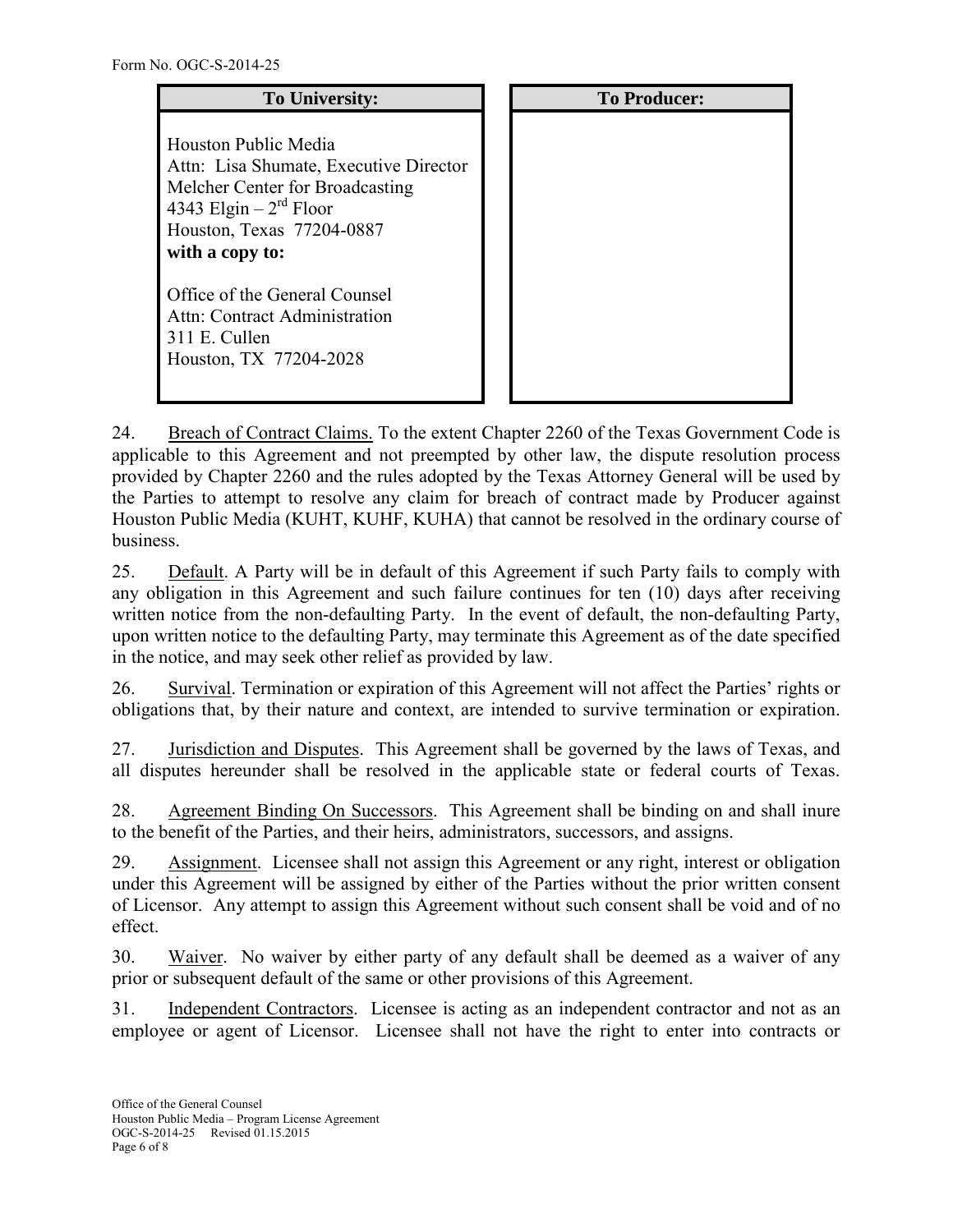Form No. OGC-S-2014-25

commitments on behalf of Licensor or to bind it in any respect whatsoever except as may otherwise be provided under this Agreement.

32. Severability**.** If any provision hereof is held invalid or unenforceable by a court of competent jurisdiction, such invalidity shall not affect the validity or operation of any other provision and such invalid provision shall be deemed to be severed from the Agreement.

33. Integration**.** This Agreement, together with the exhibits and schedules attached to and referenced in this Agreement, constitutes the entire understanding of the parties, and is intended as a final expression of their Agreement. This Agreement shall not be modified or amended except in writing. This Agreement shall take precedence over any other documents that may be in conflict with this Agreement.

34. Headings.The section headings contained in this Agreement are inserted for convenience only and shall not affect in any way the meaning or interpretation of this Agreement.

35. Effective Date. This Agreement becomes effective on

IN WITNESS WHEREOF, the parties to this Agreement have caused it to be executed in duplicate by their duly authorized agents.

### **LICENSEE LICENSOR**

| By: $\qquad \qquad$                                            | By: $\qquad \qquad$                                      |  |
|----------------------------------------------------------------|----------------------------------------------------------|--|
| Title:                                                         | Title:<br><u> 1989 - Johann Stein, mars an de Brasil</u> |  |
| Date: $\qquad \qquad$                                          | Date: $\qquad \qquad$                                    |  |
| University of Houston<br>Houston Public Media<br>4343 Elgin St |                                                          |  |

Note: Modification of this Form requires approval of OGC

Houston, TX 77204-0008 Telephone: 713-743-8410